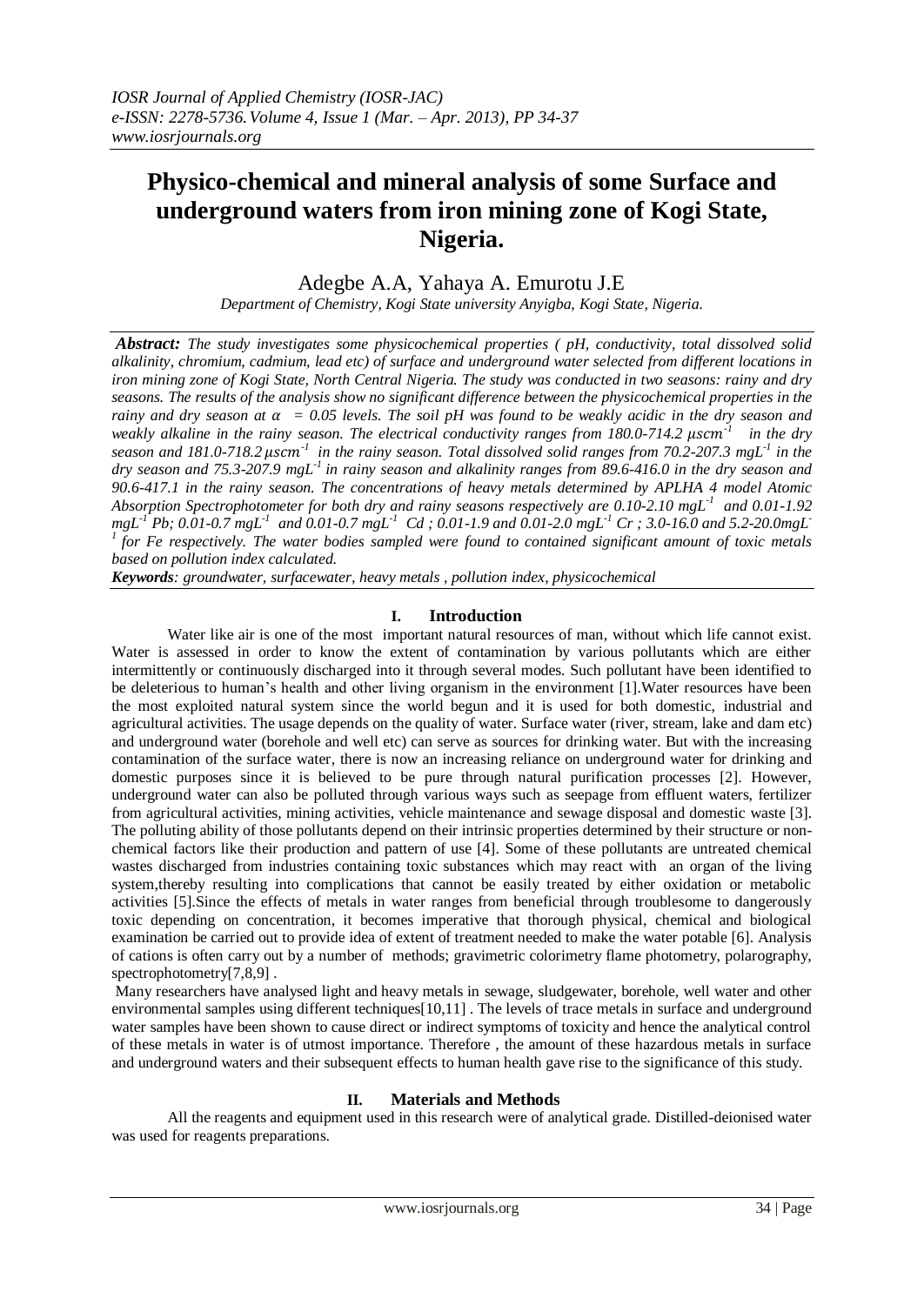#### **2.1 Sample Collection**

Total of seven water samples were collected from surface and underground water bodies within the iron mining zone of Itakpe and its environment in Kogi State Nigeria. The sample locations are River Pompom (RPW), Estate borehole (EBW),Estate Stream (ESW), Osara Dam (ODW),Osara River (ORW),Eika-Adagu Well (EAW) and Eika-Turu Well (ETW). In each case, the water samples were collected following standard methods [12,13] .

The physical parameters analysed include pH, electrical conductivity and total dissolved solids. The pH was determined using a digital pH meter, conductivity with a conductivity meter and total dissolved solids by gravimetric method. Total acidity, total alkalinity and total hardness were determined using titrimetric methods and chlorides by Mohr's method. Nitrate and sulphate were determined by colorimetric method. Heavy metals were determined using known standard methods[14,15].

Water samples were digested with the standard method proposed by the American Water Works Association [13].  $50 \text{cm}^3$  of each samples was treated with  $5.0 \text{cm}^3$  of concentrated HNO<sub>3</sub> and heated on a hot plate until it was evaporated to about 20.0cm<sup>3</sup>. The digest was allowed to cool and another 5.0cm<sup>3</sup> of concentrated HNO<sub>3</sub> was added, heating continue for one hour at  $100^{\circ}$ C. It was then cool and then filtered. The filtrate was poured into a 50.0cm<sup>3</sup> standard volumetric flask and made up to the mark with distilled-deionised water. Portion of the solution was used for metal analysis with Atomic Absorption Spectrophotometer (AAS)-APLHA 4 model.

#### **III. Results and Discussion.**

The results of the physicochemical analysis of both surface and underground water samples collected within the iron-ore mining zone of Kogi state and its environment are presented in Table 1.

The pH values of the water bodies ranged from 6.0-6.9 in dry season while rainy season ranged from 7.2-8.2. This indicates that the water is slightly acidic in the dry season and weakly alkaline in the rainy season. The low level of pH could be due to the presence of dissolve CO<sub>2</sub>. The pH values obtained in water samples fall within the recommended standard of 6.0-8.5 [17]. pH is an important parameter in water body since most of the aquatic organisms are adapted to an average pH and do not withstand abrupt changes. Generally, the pH of water is influence by geology of catchments area and buffering capacity of water.

The conductivity of water samples ranged from 180.0-714.2  $\mu$ scm<sup>-1</sup> for the dry season and 181.0- $718.2 \ \mu$ scm $^{-1}$  in rainy season with RPW having the highest value .Conductivity indicates the presence of dissolved solids and contaminants especially electrolytes. The values obtained in all the samples are below the maximum limit of 1000  $\mu$ scm<sup>-1</sup> set by Standard Organisation of Nigeria [18]. The conductivity of most fresh water ranged from 10 to 1000  $\mu$ scm<sup>-1</sup> but may exceed 1000  $\mu$ scm<sup>-1</sup> especially in polluted waters or those receiving quantity of land run-off [19].

 The results show that the presence of suspended and dissolved solids being higher in the rainy (42.0- 124.0 mgL<sup>-1</sup> and 75.3-207.8 mgL<sup>-1</sup>) than in the dry season (40.0-121.0 and 70.2-207.3 mgL<sup>-1</sup>) respectively. The total hardness levels of the samples varied between 38.4-73.5 mgL<sup>-1</sup> in the dry season and 38.50-76.40 mgL<sup>-1</sup> in the rainy season and is below the WHO standard of 300 mgL<sup>-1</sup> as  $CaCO<sub>3</sub>$ . It is mainly derived from weathering of minerals such as limestone (CaCO<sub>3</sub>) or dolomite (CaCO<sub>3</sub>.MgCO<sub>3</sub>). Total hardness is the sum of Ca and Mg concentrations expressed as  $CaCO<sub>3</sub>$  in mgL<sup>-1</sup> [20]. Alkalinity and acidity ranged from 89.6-416.0 mgL<sup>-1</sup>, 8.1-57.1 mg $L^{-1}$  in dry season and 90.6-417.1, 8.3-61.2 in the rainy season respectively. In natural water, alkalinity is caused by three major classes of minerals: hydroxides, carbonates and hydrogen carbonates. In all forms of effluents, alkalinity is due to the presence of salts of weak acid such as ethanoic, propanoic or the presence of ammonia hydroxides.

The concentrations of the chloride and sulphate are all within the WHO(1991) acceptable limits for the water, having values of 10.59-17.80, 0.021-1.50 mgL<sup>-1</sup> in the dry season and 11.10-17.72, 0.47-1.65 mgL<sup>-1</sup> in the rainy season. The concentration of nitrate in some of the samples are however slightly above limits of 45 mgL<sup>-1</sup>. These results agree with the earlier researchers in terms of prevalence of the parameters in the environments [21,22].

| Locatio    | pH        | Conductivit              | <b>TSS</b>          | <b>TDS</b>   | TH         | Alkalinit      | Acidity    | Nitrate,        | Chloride.       | Sulphate,         |
|------------|-----------|--------------------------|---------------------|--------------|------------|----------------|------------|-----------------|-----------------|-------------------|
| n          |           |                          | (mgl <sup>2</sup> ) | $(mgL^{-1})$ | (mgL)      | v              | (mgL)      | NO <sub>3</sub> | CF<br>(mgL)     | $SO4-2$<br>(mgL)  |
|            |           | $(\mu \text{sc} m^{-1})$ |                     |              |            | $(mgL^{-1})$   |            | (mgL)           |                 |                   |
|            |           |                          |                     |              |            |                |            |                 |                 |                   |
|            |           |                          |                     |              |            |                |            |                 |                 |                   |
| <b>RPW</b> | 7.40      | $716.18 \pm 0.04$        | 71.00               | 160.00       | 45.00      | $98.55 \pm 0.$ | 33.40      | 0.29            | $17.92 \pm 0.9$ | $1.65 \pm 0.60$   |
|            | $\pm 0.0$ | $(714.19 \pm 0.0)$       | $\pm 0.10$          | $\pm 0.80$   | $\pm 0.31$ | 20             | $\pm 0.40$ | $\pm 0.01$      |                 | $(1.50 \pm 0.42)$ |
|            |           | 2)                       | (65)                | (150.00)     | (45.11)    | (98.97)        | (30.50)    | (0.28)          | $(17.80 \pm 0.$ |                   |
|            | (6.10)    |                          | $\pm 0.20$          | $\pm 0.09$   | $\pm 0.41$ | 0.10)          | $\pm 0.23$ | $\pm 0.12$      | 32)             |                   |
|            | $\pm 0.0$ |                          |                     |              |            |                |            |                 |                 |                   |
|            |           |                          |                     |              |            |                |            |                 |                 |                   |

Table 1. Mean of the physicochemical parameters of the samples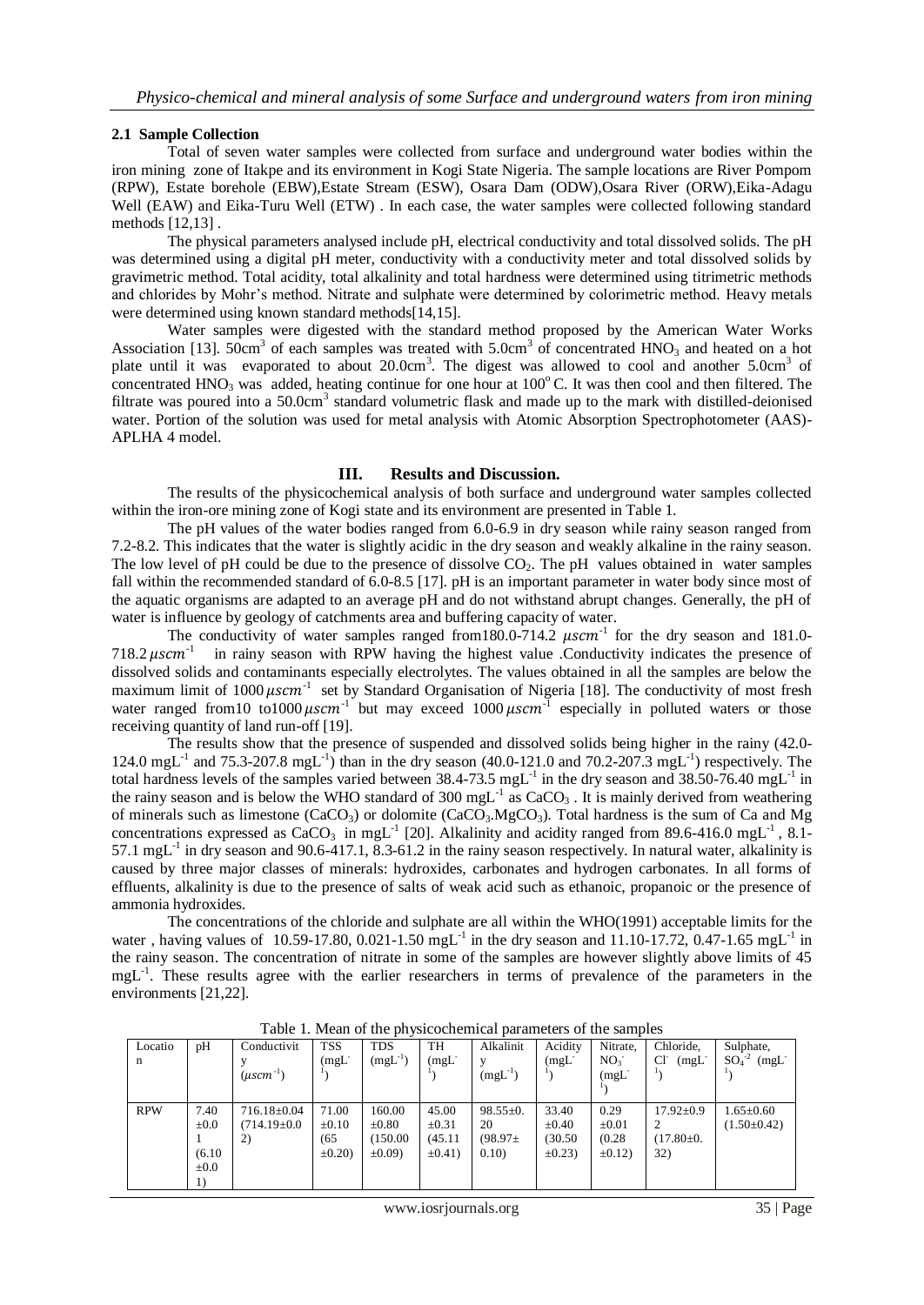*Physico-chemical and mineral analysis of some Surface and underground waters from iron mining*

| <b>EBW</b> | 7.93           | $253.71 \pm 0.02$  | 60.00        | 195.00       | 38.50        | 103.60         | 61.20        | 18.00        | $14.52 \pm 0.5$ | $0.82 \pm 0.20$   |
|------------|----------------|--------------------|--------------|--------------|--------------|----------------|--------------|--------------|-----------------|-------------------|
|            | $\pm 0.0$      | $(253.09 \pm 0.0)$ | $\pm 0.20$   | $\pm 0.05$   | $\pm 0.01$   | $\pm 0.00$     | $\pm 0.01$   | $\pm 0.52$   | 1               | $(0.67 \pm 0.12)$ |
|            | $\overline{4}$ | 3)                 | (52.00)      | (192.59)     | (39.35)      | (102.50)       | (57.13)      | (18.70)      | $(12.90 \pm 0.$ |                   |
|            | (6.94)         |                    | $\pm 0.10$   | $\pm 0.72$   | $\pm 0.00$   | $\pm 0.90$ )   | $\pm 0.12$   | $\pm 0.40$   | 50)             |                   |
|            | $\pm 0.0$      |                    |              |              |              |                |              |              |                 |                   |
|            | 2)             |                    |              |              |              |                |              |              |                 |                   |
| <b>ESW</b> | 7.90           | 196.37±0.01        | 124.0        | 171.76       | 67.70        | $90.61 \pm 1.$ | 8.30         | 24.03        | $18.50 \pm 0.4$ | $0.47 + 0.31$     |
|            | $\pm 0.0$      | $(195.37 \pm 0.0)$ | $\Omega$     | $\pm 0.04$   | $\pm 0.60$   | 10             | $\pm 0.70$   | $\pm 0.30$   | $\Omega$        | $(0.21 \pm 0.03)$ |
|            | 5              | 3)                 | $\pm 0.11$   | (171.74)     | (60.74)      | (89.62)        | (8.10)       | (22.03)      | $(15.52 \pm 0.$ |                   |
|            | (6.00)         |                    | (121.0)      | $\pm 0.05$ ) | $\pm 1.32$ ) | $\pm 0.01$ )   | $\pm 0.42$ ) | $\pm 0.36$ ) | 05)             |                   |
|            | $\pm 0.0$      |                    | $\pm 0.12$   |              |              |                |              |              |                 |                   |
|            | 3)             |                    |              |              |              |                |              |              |                 |                   |
| <b>ODW</b> | 7.72           | 181.00±0.00        | 62.00        | 109.11       | 52.29        | $124.02 \pm$ . | 27.12        | 53.05        | $13.32 \pm 0.0$ | $0.98 \pm 0.21$   |
|            | $\pm 0.0$      | $(180.00 \pm 0.0)$ | $\pm 0.03$   | $\pm 0.30$   | $\pm 0.42$   | 01             | $\pm 0.60$   | $\pm 0.40$   | $\tau$          | $(0.98 \pm 0.40)$ |
|            | $\overline{4}$ | 2)                 | (62.00)      | (107.10)     | (50.29)      | (125.00)       | (24.64)      | (51.06)      | $(11.20 \pm 0.$ |                   |
|            | (6.20)         |                    | $\pm 1.20$   | $\pm 2.10$   | $\pm 0.80$   | $\pm 0.67$     | $\pm 0.51$ ) | $\pm 0.40$   | (03)            |                   |
|            | $\pm 0.3$      |                    |              |              |              |                |              |              |                 |                   |
|            | 5)             |                    |              |              |              |                |              |              |                 |                   |
| <b>ORW</b> | 8.23           | $341.00 \pm 0.05$  | 63.00        | 207.86       | 62.67        | 230.0          | 31.00        | 34.44        | $16.16 \pm 0.2$ | $0.95 \pm 0.44$   |
|            | $\pm 0.0$      | $(341.00 \pm 0.0)$ | $\pm 0.04$   | ±0.8         | $\pm 0.01$   | $\pm 0.55$     | $\pm 1.12$   | $\pm 0.12$   | $\overline{4}$  | $(0.82 \pm 0.42)$ |
|            | $\Omega$       | 2)                 | (60.00)      | (207.30)     | (61.67)      | (210.56)       | (30.00)      | (30.56)      | $(14.56 \pm 0.$ |                   |
|            | (6.84)         |                    | $\pm 1.01$ ) | $\pm 1.20$   | $\pm 0.20$   | 0.85)          | $\pm 0.87$   | $\pm 0.2$ )  | 70)             |                   |
|            | $\pm 0.0$      |                    |              |              |              |                |              |              |                 |                   |
|            | 1)             |                    |              |              |              |                |              |              |                 |                   |
| EAW        | 7.20           | $195.94 \pm 0.01$  | 46.12        | 153.70       | 39.91        | 417.11         | 29.82        | 39.41        | $11.42 \pm 0.3$ | $1.09 \pm 0.30$   |
|            | $\pm 0.0$      | $(195.83 \pm 0.0)$ | $\pm .30$    | $\pm 0.80$   | $\pm 0.01$   | $\pm 0.42$     | $\pm 0.40$   | $\pm 0.01$   | $\overline{2}$  | $(1.02 \pm 0.51)$ |
|            | $\overline{2}$ | 3)                 | (46.00)      | (153.57)     | (38.37)      | (416.00)       | (25.80)      | (38.45)      | $(10.59 \pm 0.$ |                   |
|            | (6.85)         |                    | $\pm 0.30$   | $\pm 0.40$   | $\pm 0.20$   | $\pm 0.85$ )   | $\pm 0.41$ ) | $\pm 0.30$   | (04)            |                   |
|            | $\pm 0.0$      |                    |              |              |              |                |              |              |                 |                   |
|            | 4)             |                    |              |              |              |                |              |              |                 |                   |
| <b>ETW</b> | 7.69           | $258.12 \pm 0.02$  | 44.00        | 75.32        | 45.10        | 364.00         | 32.00        | 18.30        | $14.30 \pm 0.5$ | $0.80 \pm 0.01$   |
|            | $\pm 0.0$      | $(255.19 \pm 0.0$  | $\pm 0.07$   | $\pm 0.32$   | $\pm 0.30$   | $\pm 0.01$     | $\pm 0.31$   | $\pm 0.40$   | $\Omega$        | $(0.90 \pm 0.03)$ |
|            | $\overline{2}$ | 3)                 | (41.00)      | (77.34)      | (40.17)      | (362.00)       | (31.62)      | (16.62)      | $(12.62 \pm 0.$ |                   |
|            | (6.20)         |                    | $\pm 0.62$ ) | $\pm 0.81$ ) | $\pm 0.45$ ) | $\pm 0.04$ )   | $\pm 0.40$   | $\pm 0.42$ ) | 42)             |                   |
|            | $\pm 0.0$      |                    |              |              |              |                |              |              |                 |                   |
|            | 2)             |                    |              |              |              |                |              |              |                 |                   |

Values in the parenthesis = dry season

 $TSS = Total$  suspended solid  $TDS = Total$  dissolved solid

 $TH = Total hardness$ 

| Location   | Pb                | PI     | C <sub>d</sub>    | PI    | $_{\rm Cr}$       | $\sim$ $\sim$<br>PI | Fe                 | PI     |
|------------|-------------------|--------|-------------------|-------|-------------------|---------------------|--------------------|--------|
| <b>RPW</b> | $1.92 \pm 0.02$   | 192    | $0.73 \pm 0.01$   | 73    | $2.00 \pm 0.01$   | 40                  | $20.00 \pm 0.01$   | 66.7   |
|            | $(2.10\pm0.04)$   | (210)  | $(0.71 \pm 0.04)$ | (71)  | $(1.89 \pm 0.08)$ | (37.8)              | $(16.14 \pm 0.01)$ | (53.8) |
| <b>EBW</b> | $0.10 \pm 0.01$   | 10     | $0.01 \pm 0.03$   |       | $0.83 \pm 0.05$   | 16.6                | $16.14 \pm 0.02$   | 53.8   |
|            | $(0.08 \pm 0.03)$ | (8)    | $(0.01 \pm 0.02)$ | (1)   | $(0.80 \pm 0.03)$ | (16)                | $(10.00 \pm 0.04)$ | (33.3) |
| <b>ESW</b> | $0.01 + 0.00$     |        | $0.03 \pm 0.44$   | 3     | $0.01 + 0.04$     | 0.24                | $8.11 + 0.03$      | 27     |
|            | $(0.02 \pm 0.05)$ | (2)    | $(0.02 \pm 0.41)$ | (2)   | $(0.01 \pm 0.02)$ | (0.2)               | $(7.00 \pm 0.05)$  | (23.3) |
| <b>ODW</b> | $0.14 + 0.06$     | 14     | $0.37 \pm 0.01$   | 37    | $0.72 \pm 0.00$   | 14.4                | $6.66 \pm 0.04$    | 22.2   |
|            | $(0.32 \pm 0.03)$ | (32)   | $(0.26 \pm 0.04)$ | (26)  | $(0.55 \pm 0.01)$ | (11)                | $(6.61 \pm 0.05)$  | (22.0) |
| <b>ORW</b> | $0.12 + 0.04$     | 12     | $0.03 \pm 0.01$   | 3     | $1.00+0.12$       | 20                  | $5.22+0.02$        | 17.4   |
|            | $(0.10 \pm 0.02)$ | (10)   | $(0.04 \pm 0.02)$ | (4)   | $(0.96 \pm 0.04)$ | (19.2)              | $(3.00 \pm 0.03)$  | (10)   |
| EAW        | $1.12 + 0.03$     | 22.4   | $0.02+0.03$       | 1.7   | $0.72 + 0.05$     | 14.4                | $6.23 + 0.05$      | 20.77  |
|            | $(1.26 \pm 0.01)$ | (25.2) | $(0.02 \pm 0.01)$ | (1.5) | $(0.64 \pm 0.01)$ | (12.8)              | $(5.26 \pm 0.02)$  | (17.5) |
| <b>ETW</b> | $0.20 \pm 0.01$   | 20     | $0.13 \pm 0.01$   | 13    | $0.93 \pm 0.02$   | 18.6                | $7.70 \pm 0.04$    | 25.7   |
|            | $(0.17 \pm 0.02)$ | (17)   | $(0.10 \pm 0.04)$ | (10)  | $(0.85 \pm 0.04)$ | (17)                | $(5.76 \pm 0.04)$  | (19.2) |

Table2. Concentration of metals in water samples  $(mgL^{-1})$ 

Values in the parenthesis  $=$  dry season

The results of the analyses of lead ( Pb), cadmium (Cd),chromium (Cr) and iron (Fe) in different water samples in the studied area are summarized in Table 2. It is evident from the table that the concentrations of the metals in most of water samples exceeded the WHO(1991) guide limits at a level that puts the health of the unsuspecting public at risk. The Pollution Index (PI) showed that metal levels in both surface and ground water samples pose serious threat to health since PI calculated as a ratio of experimental value to the tolerance limit were greater than one (PI>1) in most of sampled areas.

The concentration of Pb ranges from  $0.01 - 1.9$  mgL<sup>-1</sup> in the raining season and  $0.1 - 2.1$  mgL<sup>-1</sup> in the dry season . RPW has the highest value and ESW has the least value of Pb. Lead has been found to be responsible for quite a number of ailments in humans such as chronic neurological disorder especially in foetuses and children [23]. The maximum permissible limits for Cd set at 0.005 mgL<sup>-1</sup>[24], 0.003 mgL<sup>-1</sup> [18],